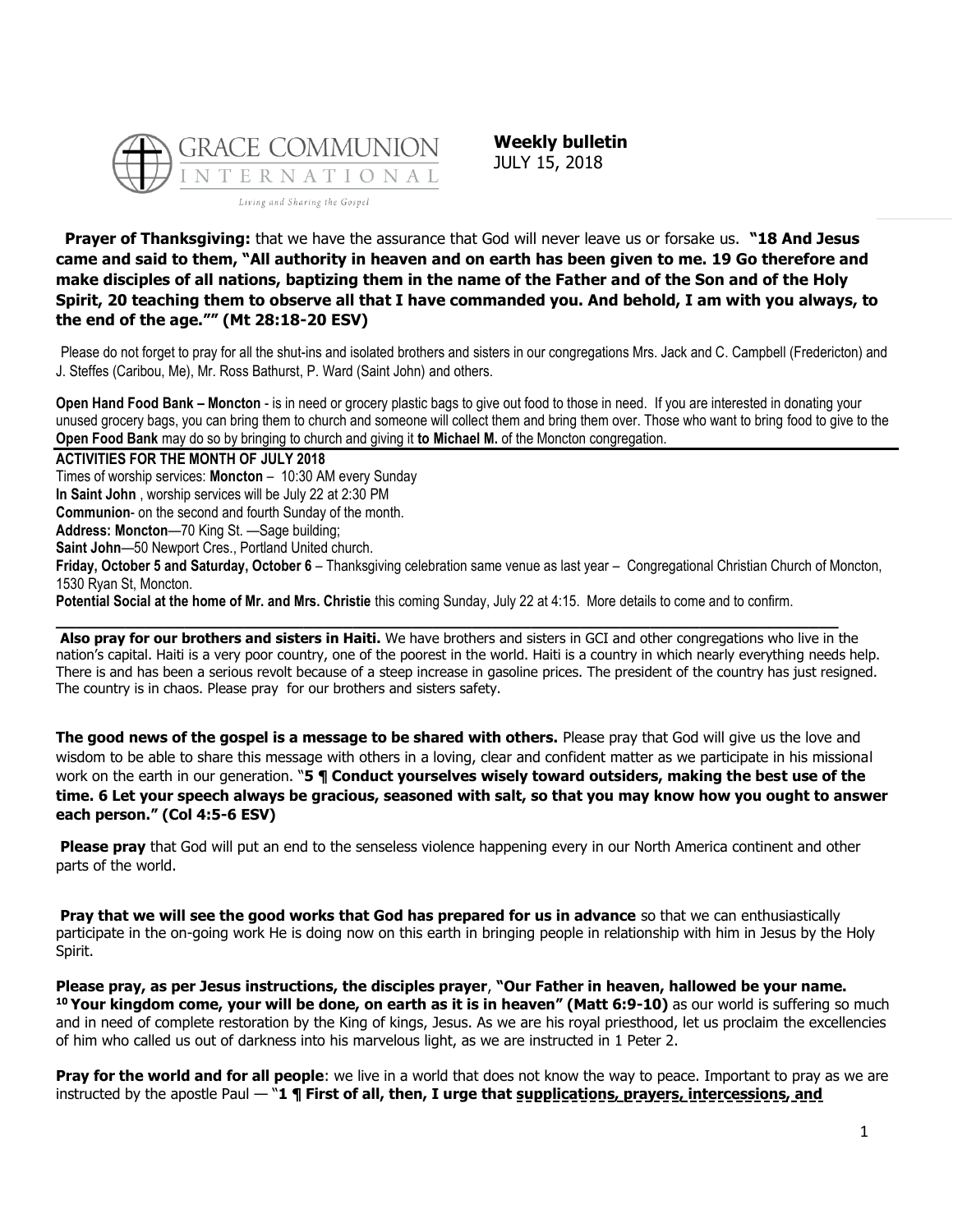**thanksgivings be made for all people, 2 for kings and all who are in high positions, that we may lead a peaceful and quiet life, godly and dignified in every way. 3 This is good, and it is pleasing in the sight of God our Savior," (1Ti 2:1–3 ESV) \_\_\_\_\_\_\_\_\_\_\_\_\_\_\_\_\_\_\_\_\_\_\_\_\_\_\_\_\_\_\_\_\_\_\_\_\_\_\_\_\_\_\_\_\_\_\_\_\_\_\_\_\_\_\_\_\_\_\_\_\_\_\_\_\_\_\_\_\_\_\_\_\_\_\_\_\_\_\_\_\_\_**

# **BIBLE PROPHECY: THE BATTLE OVER HELL**

It was my first visit to the Metropolitan Museum of Art in New York City. I was standing before The Last

On the floor, directly in front of the painting, lay a sheet of paper bearing a few hastily written words. An earlier visitor had placed it there, and it had not yet been removed by museum personnel.

The words, large and in quotes, were intended as an alternate title for the painting. They were chilling in their impact: "The Case Against Christianity."

They stopped me cold.

What had prompted the visitor to level such a charge?

I took a closer look at the painting. At the top of the canvas, in heaven, sits an impassive Jesus, surrounded by a host of angels and an adoring multitude of the saved. At the bottom, in hell, is a writhing mass of the damned, suffering brutal torture at the hands of hideous demons.

The contrast between the rather prim majesty of heaven and the harrowing nightmare of hell is striking. And — as the note-writing visitor had intended — it poignantly frames an age-old question: How can the concept of eternal suffering in hell be reconciled with a God of mercy and love?

For many, this is indeed a case against Christianity. They want nothing to do with a Christian God who could sit back and watch his children roast for eternity in a subterranean chamber of horrors. A deity of such cruelty and vindictiveness, they feel, could not be the true God.

### **Hot debate**

Non-Christians are not the only ones who have problems with the idea of hell. Hell is one of the hottest debates within the Christian community today. Most Christians believe in hell as the fate of those who reject God. But one Christian's idea of hell may not be another's.

It took the Christian community hundreds of years to come up with a consensus on the issue. The majority view — that hell is a place of eternal fiery torment — emerged only after a long debate within the Church. While most Christians agree that the essence of hell is alienation from God, the in-house debate is over the specifics — where hell is, when it is, how hot it is and how long it is. Why? Because the Bible offers little detail. Hell is a doctrine about which there is no clear and dogmatic teaching in Scripture. The

interpretation of biblical statements and the imagery they employ is beset with difficulties.

As hell appears to be a harsh doctrine, many Christians today choose to explain it in ways that soften its impact. The modern trend has been to replace the traditional fire-and-brimstone concept of hell as a place of eternal torture with a more politically correct portrayal of hell as a condition of spiritual anguish caused by alienation from God. In other words, hell is not a place but a state.

Polls reveal that while nearly two-thirds of Americans believe there is a hell, the majority of them think of it as a state of existence or a condition rather than a literal blazing underworld. Likewise, growing numbers of Christian scholars are speaking out against what they regard as the folly of relying on purely literalist readings of scriptural statements about the sufferings of the damned. They object to interpretive methods that fail to recognize the textual context, the literary genre of the passages, their historical setting and the broader theological context of Christ's saving work and God's love for humanity.

Conservatives, on the other hand, denounce as revisionists those who advocate a more figurative view of hell. In watering down the reality of painful retribution in an eternal fiery hell, these liberals are undermining an important biblical doctrine, conservatives believe.

#### **Not a core doctrine**

Though some portray the issue of hell as central, history tells another story. The doctrine of hell evolved long after the core doctrines of the historic Christian faith were established. The views of the early Church fathers about hell were far from unanimous. It took the Christian community hundreds of years to come up with a consensus on the issue. The majority view — that hell is a place of eternal fiery torment — emerged only after a long debate within the Church.

By the Middle Ages, the concept of a fiery underworld had become a dominant element in people's minds. To the medieval faithful, hell was a place of suffering and despair, of wretchedness and excruciating pain. The medieval Church used fire-and-brimstone rhetoric to its fullest to keep believers under control. The Church considered hell a useful prod to piety, a strong incentive to refrain from evil.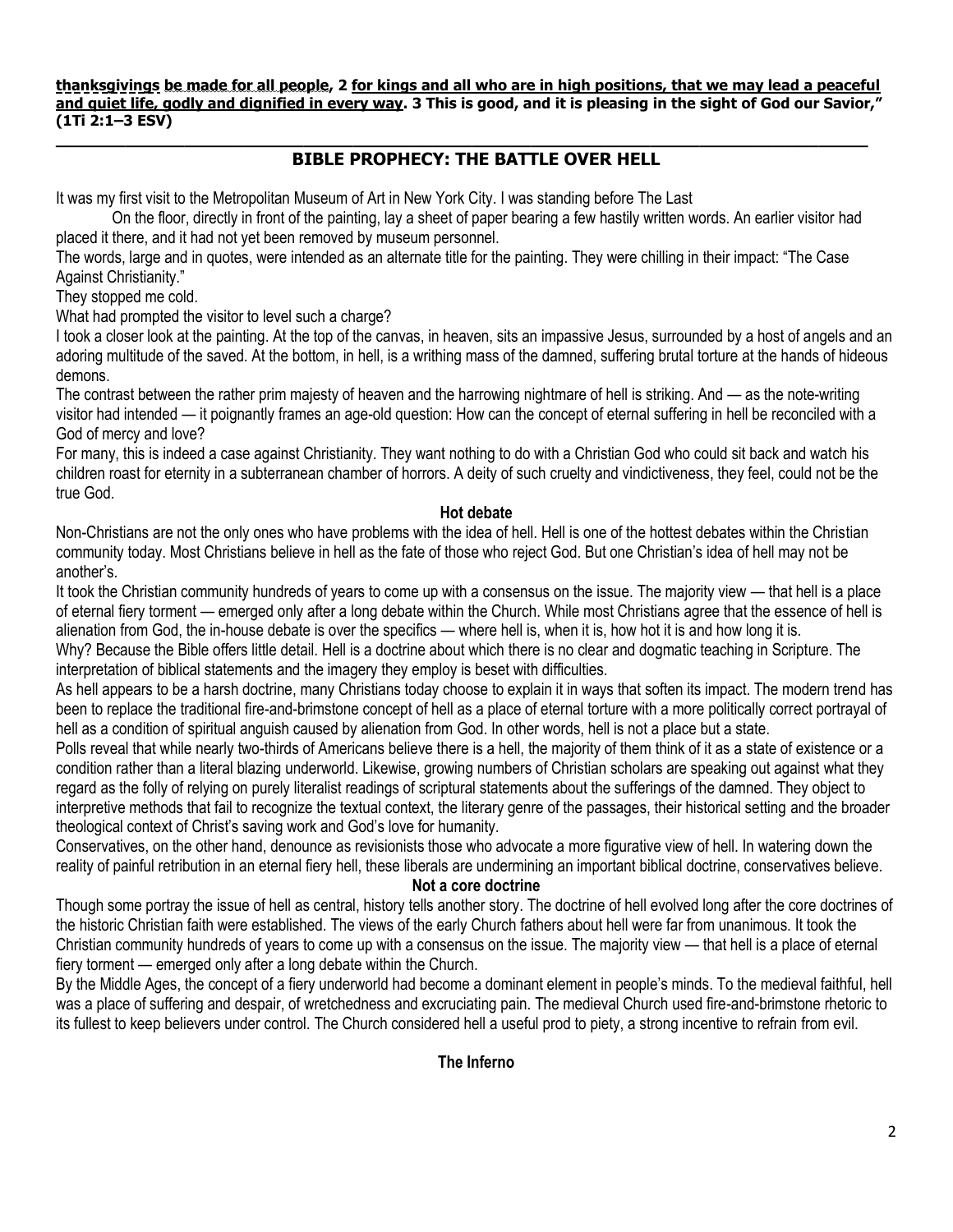Though criticism was raised by some churchmen against the overdramatization of hell, the brutal imagery of medieval theology tended toward ever-more-vivid portrayals of hell's horrors. And nowhere were those horrors so dramatically depicted as in *The Inferno,* the first part of *The Divine Comedy,* an epic poem by the Italian author Dante Alighieri (1265-1321).

*The Inferno* records Dante's imaginary travels among the damned. His purpose was to warn his readers that reward or punishment would surely meet them hereafter. According to Dante, hell is divided into nine rings or circles, descending conically into the earth. Within this multi-leveled chamber of horrors, souls suffer punishments appropriate to their sins. Gluttons, for example, are doomed to forever lie like pigs in a foul-smelling sty under a cold, eternal rain of filth and refuse. The lustful — driven by their passions during this lifetime — are forever whirled about in a dark, stormy wind.

Although the fruit of Dante's fertile imagination, *The Inferno* is generally in keeping with the theology of his age. His picture of hell as a gigantic concentration camp — a nightmarish place of eternal torment presided over by Satan — became fixed in the popular imagination. It continues to represent the thinking of some Christians to this day — and of some critics of Christianity who mistakenly assume that Dante's frightful imagery comes from the Bible.

### **Differing views**

If Dante's portrayal of the infernal regions is overstated, what do the Scriptures say about hell? Anyone embarking on a study of the subject is confronted with a library of conflicting literature, daunting in its size. To further complicate matters, many of these diverse works are cogently argued, and seem to present compelling scriptural evidence.

That should tell us something.

In the absence of a fully developed teaching in the New Testament, the fair-minded Christian should regard these competing views as worthy of investigation. Even if one ultimately disagrees with most of them, the study cannot fail to place the issue into clearer perspective. A willingness to set aside our presuppositions — our denominational baggage — and carefully and prayerfully examine the merits of the arguments will add both to our understanding of the Bible and to our confidence in God's justice and mercy. Here, in brief summary, are today's principal points of view on hell, though within each are variations beyond the scope of this article. (See Recommended Reading, below.)

- A Blazing Underworld. In this view, as previously described, hell is an actual place of smoke and flames, where the souls of the damned suffer unending fiery torment. This view is based on a literal reading of scriptures that characterize hell as "unquenchable fire" ([Matthew 3:12](https://biblia.com/bible/niv/Matt%203.12)), "the fiery furnace" ([Matthew 13:42](https://biblia.com/bible/niv/Matt%2013.42)), "eternal fire" ([Matthew 18:8](https://biblia.com/bible/niv/Matt%2018.8)), "eternal punishment" [\(Matthew 25:46\)](https://biblia.com/bible/niv/Matt%2025.46) and similar descriptions.
- A Condition of Eternal Alienation. This metaphorical view also envisions eternal conscious punishment, but not in actual flames. Rather, the sufferings of the damned are translated into spiritualized terms. Hell is not an abode but a condition — a furnace of affliction, so to speak, not a furnace of real flames. The Bible uses symbolical language. According to this view of hell, fire is an image that is used figuratively, as a symbol of the pain of deprivation, the agony of hopelessness, the torment and despair of spending eternity without God.

The punishment of the wicked is the pain of knowing that they will never see God. Advocates of this view explain that the fate of the damned is called outer darkness [\(Matthew 8:12\)](https://biblia.com/bible/niv/Matt%208.12) because those in that condition will never see the light of God. They will be trapped in blackness forever, exiled to the private hell of their own thoughts, isolated in a place they have created for themselves in their own darkened minds. It will be their free choice to live apart from God.

▪ **A Place of Temporary Punishment**. This view envisions hell as punishment, but not necessarily forever. Hell is indeed real, but one's stay in it does not have to be eternal. Proponents of this concept acknowledge that divine justice requires some sort of punishment for evil. But they argue that infinite punishment would be appropriate only for infinite evil. What kind of God, they ask, would repay a few decades of sin with an eternity of torture?

The sufferings of hell are therefore remedial, they reason. Even the worst sinners can be rehabilitated and ultimately find their way to heaven, though some few will persist in rebellion and choose to remain forever separate from God. This view bears a resemblance to the Roman Catholic concept of purgatory, the reputed destination of believers who die in sin, where they are purified by suffering before being admitted to heaven. It differs, however, in that it sees even those who were unbelievers during their lifetimes as eventually making their way into heaven.

**Annihilationism**. This view asserts that the fate of sinners is not endless suffering but rather complete and utter destruction. The souls of the wicked will not endure eternal punishment in hell but will be completely annihilated after the Last Judgment. The period of conscious punishment will thus be brief. They will then simply cease to exist — a far more merciful fate, say advocates, than everlasting torment.

Annihilationism is also called the doctrine of "conditional immortality," because, in this view, the soul is not by nature immortal. It is immortal only by the grace of God. God gives immortality to the souls of the righteous and annihilates those of the damned. Annihilationists view hell — or gehenna fire (see below) — as a fire that consumes. The wicked will cease to exist in gehenna fire incinerated in the roaring inferno of the divine blast furnace. The fire is unquenchable, in that no one can quench or extinguish it until it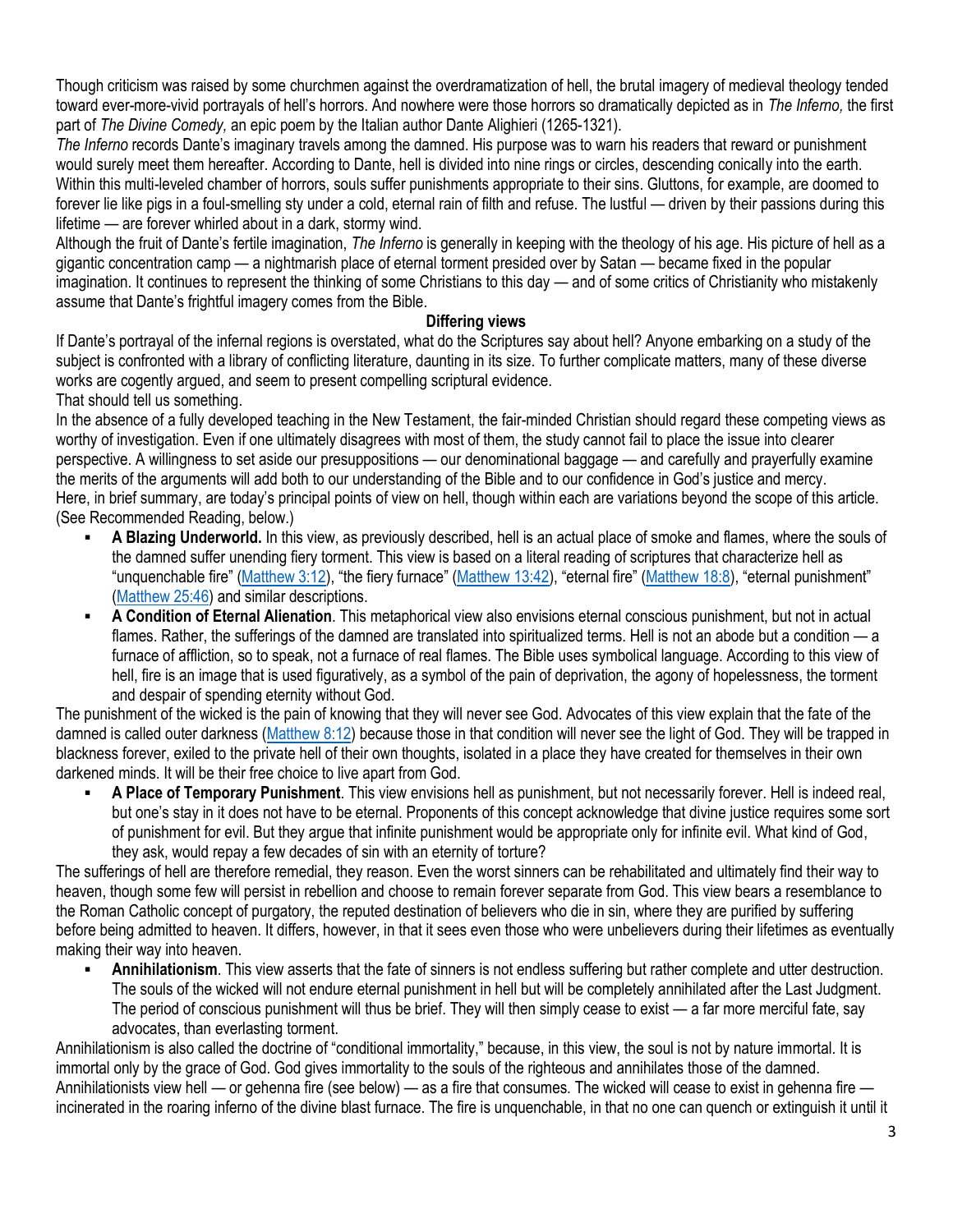burns up all the chaff. This view is based on the statement that God can destroy both soul and body in hell [\(Matthew 10:28\)](https://biblia.com/bible/niv/Matt%2010.28), and scriptures that speak of "everlasting destruction" ([2 Thessalonians. 1:9](https://biblia.com/bible/niv/2%20Thess.%201.9)) and "the second death" ([Revelation 20:14;](https://biblia.com/bible/niv/Rev%2020.14) [21:8\)](https://biblia.com/bible/niv/Revelation%2021.8).

▪ **Universalism**. According to this view, everyone will ultimately be saved. No sinner will be consigned to eternal punishment. God will save everyone — regardless. Universalism postulates the final restoration of all things [\(Acts 3:21\)](https://biblia.com/bible/niv/Acts%203.21), including the damned. Hell is purgatorial in character, and, according to universalists, punishment ceases when the sinner has been purified. Ultimately, all human beings will enjoy God's presence.

Thus, if hell exists at all, it is only for a limited duration. Objecting to the notion of eternal affliction in hell, universalists point out that the Greek word *aion* — often translated as eternal or forever — literally means an age, a definite, limited period of time. Eventually, "every knee" will bow before God; "every tongue" will confess to him ([Romans 14:11\)](https://biblia.com/bible/niv/Rom%2014.11). Jesus is the atoning sacrifice for the sins of the whole world [\(1 John 2:2](https://biblia.com/bible/niv/1%20John%202.2)). Through Jesus Christ, God will "reconcile to himself all things" ([Colossians 1:20\)](https://biblia.com/bible/niv/Col%201.20).

This universalist view goes back to the teachings of the third-century Christian theologian Origen of Alexandria, who regarded the sufferings of hell as remedial, ending when the final restoration is reached. Critics of this view assert that humans are free to make their own choices. God gives humans free will to trust him or not to trust him. He will not force anyone, and some will refuse his grace. Whatever the specifics of their views, nearly all Christians share a common belief in some kind of alienation from God as the fate of the wicked. Beyond that, the specifics are non-essential. The Christian faith does not make hell a core doctrine, nor is it something that Christians should divide over. But we can continue talking about it. Speculation is appropriate, as long as we remember that we don't really know, dogmatically and definitively.

## **The intermediate state**

A further question pertinent to this issue is when the sufferings of hell begin. Is it immediately after physical death, or after the Last Judgment? The interval between one's physical death and the Last Judgment is often termed "the intermediate state." The Bible says little about the condition of the soul or spirit during this period of time.

Some believe the soul sleeps during this interval — that it's on hold in the grave, awaiting the resurrection and the Last Judgment, which will fix its eternal destiny. Others believe that at death the soul goes immediately to its eternal reward in heaven or to its punishment in hell.

If the latter view is correct, would it not jump the gun by unwarrantably anticipating the decision of the Last Day? What, then, would be the purpose of the Last Judgment? Dante put that question to his guide in *The Inferno.* How, he asked, will the punishments of souls change after the Last Judgment? The reply: Since all will be made perfect at that time, the punishment of the wicked, too, will be perfected — in other words, be made even more painful!

But an even more intriguing — and more plausible — possibility exists with regard to the intermediate state and how it relates to the ultimate fate of the dead!

# **Who will suffer?**

One of the main objections to the Christian concept of hell is the undisputed fact that the vast majority of humans have died without ever hearing the gospel and accepting Jesus Christ. Presumably they are — or will be — consigned to hell forever as a consequence. Are the billions who did not accept the gospel before they died eternally lost? Are billions consigned to eternal flames because no missionary reached them before they died?

Putting it another way: Would God establish a salvation methodology that the vast majority of humans could not meet and then condemn them to eternal punishment because of it? God's plan includes all of his children. Somehow, someway, every person will have a full opportunity to hear the gospel and repent. The justice of God demands it.

Perhaps the entire question of hell can be put into clearer focus by addressing this troublesome issue head-on — the very issue that many consider to be a strong case against Christianity. It is instructive to notice the variety of ways in which the damned — those who will suffer eternal loss (Latin, *damnum*) of the presence of God — are described by different theologians. Here are a few: "the unredeemed"

> "the rebellious" ▪ "unrepentant sinners" "those who reject God"

> > "those who have not accepted Jesus"

- "unbelievers"
- "the unsaved"
- "incorrigibly wicked"
- **•** "enemies of God"
- "haters of God"
- "non-Christians"

But, we might ask, are these all in the same class? Are non-Christians synonymous with the incorrigibly wicked? Are those who died without accepting Jesus enemies of God? The need for a more precise definition of the damned is indicated — and may well point to a solution to one of the more stinging objections to the concept of hell. The issue would seem to come down to how and when the damned are defined.

# **A plan for the lost?**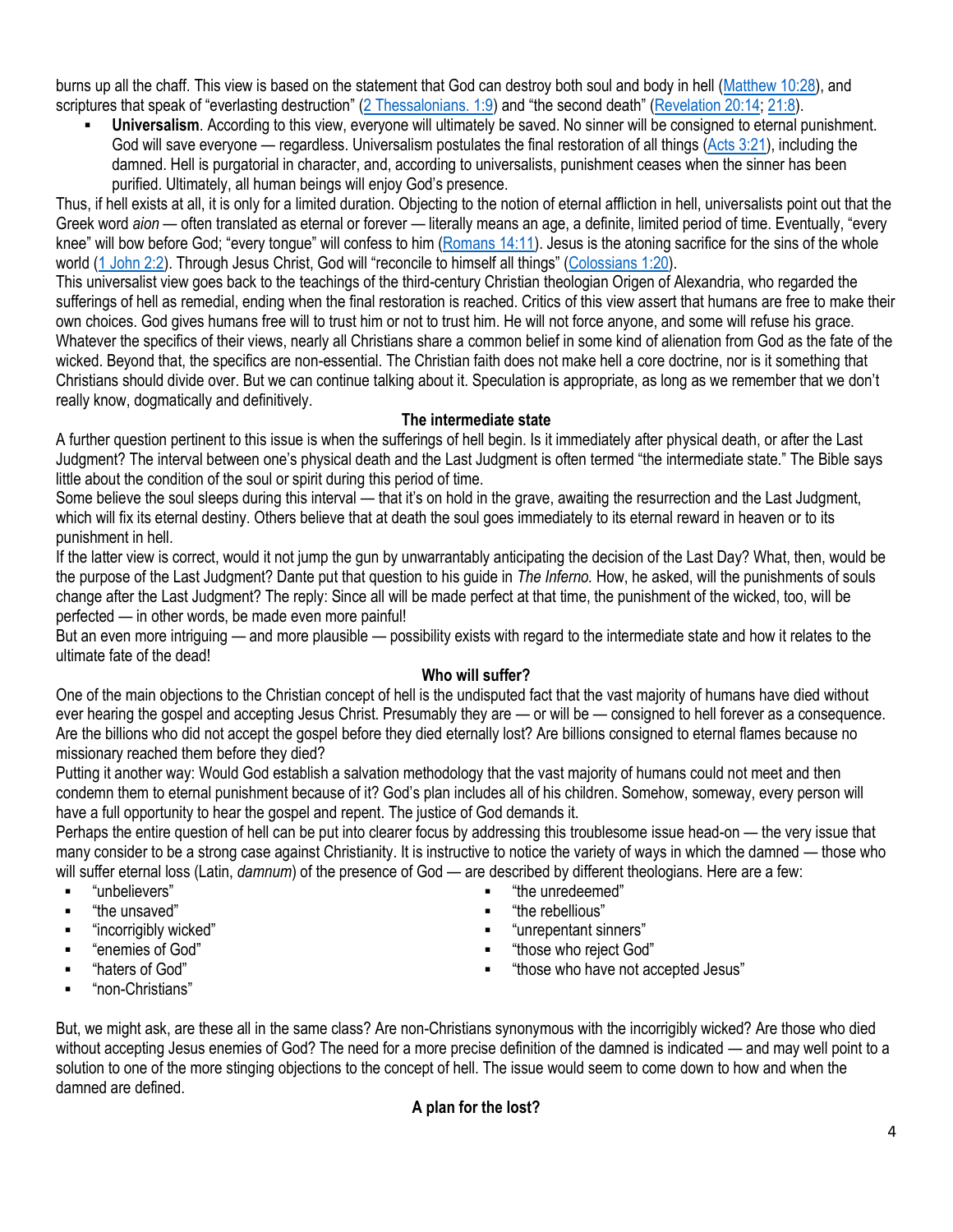Such considerations have prompted some theologians to suggest that a dead but unsaved person may yet avoid the final fate of gehenna fire if he never had a full and unhindered opportunity to know and accept Jesus Christ during his physical lifetime. In other words, such an opportunity might yet be provided prior to the final judgment! Might it be possible that their decision of faith, or non-faith, might take place in the realm of death?

In his novella *The Great Divorce* (1946), C.S. Lewis observed that God's purpose for humanity is salvation, not damnation, and he suggested that God may have a plan to save even the lost. "I do not think that all who choose wrong roads perish," Lewis wrote, "but their rescue consists in being put back on the right road."

Is God powerless to put people back onto that right road merely because their physical lives have ended? Is it too much to say that God's grace might extend even beyond the grave? Might it not be possible that God will yet give all an opportunity to believe and repent — even after death? And that many will then recognize Christ as the deepest longing of their soul, and, at last, know and accept him?

Hell — whatever its character — makes considerably more sense if those who end up there are only those who, with full knowledge, willfully and deliberately reject God. And if that's the case, the alleged unfairness and cruelty of hell vanishes! No longer is hell a case against Christianity!

Only willful, continuing refusal to respond to God's grace and mercy can condemn an individual. God will send no one to hell unless they force him. Sadly, it appears that some will not accept the grace of God [\(Matthew 25:46;](https://biblia.com/bible/niv/Matt%2025.46) [Revelation 19:20;](https://biblia.com/bible/niv/Rev%2019.20) [20:10,](https://biblia.com/bible/niv/Revelation%2020.10) [15\)](https://biblia.com/bible/niv/Revelation%2020.15). Some will refuse to face the evil of their lives and repent. C.S. Lewis put it this way:

Any man may choose eternal death. Those who choose it will have it. There are only two kinds of people in the end: those who say to God, 'Thy will be done,' and those to whom God says, in the end, 'Thy will be done.' All that are in Hell, choose it.

#### **The happy alternative**

God's plan includes all of his children. Somehow, someway, every person will have a full opportunity to hear the gospel and repent. The justice of God demands it. We may not know the specifics of how or when this will be accomplished, but we do know that a holy, just and loving God will make righteous provision for all.

God sent his own Son to suffer crucifixion and death to save us. Could such a God be other than just and merciful? To all but the closed-minded, the Bible is a book that leaves many issues open. For his own good reasons, God has not revealed all of the specifics of his plan for humanity. Many of his ways are beyond us [\(Isaiah 55:8](https://biblia.com/bible/niv/Isa%2055.8)). It's a reminder of our need for humility. And in the absence of those specifics, to speak dogmatically and inflexibly about hell is to hinder potential converts from accepting the love of God.

It is tempting to be manipulated by our biases and to think that our way is the only appropriate way to understand the afterlife. But God is bigger than our personal or denominational views. God is not willing that any should perish. He does not wish anyone to suffer in

hell. He wants all to have eternal life [\(1 Timothy 2:4;](https://biblia.com/bible/niv/1%20Tim%202.4) [2 Peter 3:9\)](https://biblia.com/bible/niv/2%20Pet%203.9). He is ever-ready to receive the repentant sinner who turns toward **God and goodness**.

None of us wants to be in hell — whatever and whenever it is. Happily, we need have no fear of it. Salvation is ours as a free gift when we acknowledge our need for God. We can refuse God — but he will never refuse us. But God has also made humans free, and has given us the power to decide our own destiny. God will not turn his back on evil and injustice. If we force him, he will deal with evil in absolute, final ways.

The happy alternative is to live for God — not out of fear, but because we desire a personal relationship with the Creator of the universe. And if we make that choice, we'll reap rich benefits — both in this life, and forever in the life to come. And that makes a strong case — for Christianity!

*Keith Stump*

## **Which hell?**

Four different Greek and Hebrew words were translated by the single word hell in the King James Version of the Bible. This unfortunate rendering has been the source of considerable confusion through the centuries. Any attempt to discern the biblical teaching about hell requires a careful analysis of these words in their contexts. The Bible speaks of not one but three hells:

1. **Hebrew** *Sheol***/Greek** *Hades.* The ancient Hebrew name for the abode of the dead was *sheol.* Sheol literally means "grave" or "pit," but the word was also applied, in the popular conception, to the dwelling-place of departed spirits. The ancient Israelites believed that the spirit of a dead person separated from the body and took up its abode in this *sheol,* a dim, shadowy region beneath the earth's surface. Some authorities believe that this realm of the dead is referred to in [Genesis 37:35](https://biblia.com/bible/niv/Gen%2037.35) and [Job 3:13-19,](https://biblia.com/bible/niv/Job%203.13-19) among other passages. When the Hebrew scriptures were translated into Greek (the Septuagint) in the 3rd and 2nd centuries B.C., *sheol* was rendered as the Greek word Hades, in view of *sheol*'s close resemblance to the Greek netherworld. In Greek mythology, Hades was the place of departed human spirits — a gloomy underworld where the dead have only a shadowy existence.

In the parable of Lazarus and the rich man (Luke 16), Jesus pictures Hades as an actual place of torment, not merely the grave. Some scholars believe Hades may be the place where the unsaved dead dwell consciously — and possibly in some measure of torment awaiting resurrection and the Last Judgment. Hades is never used in Scripture in the context of final punishment.